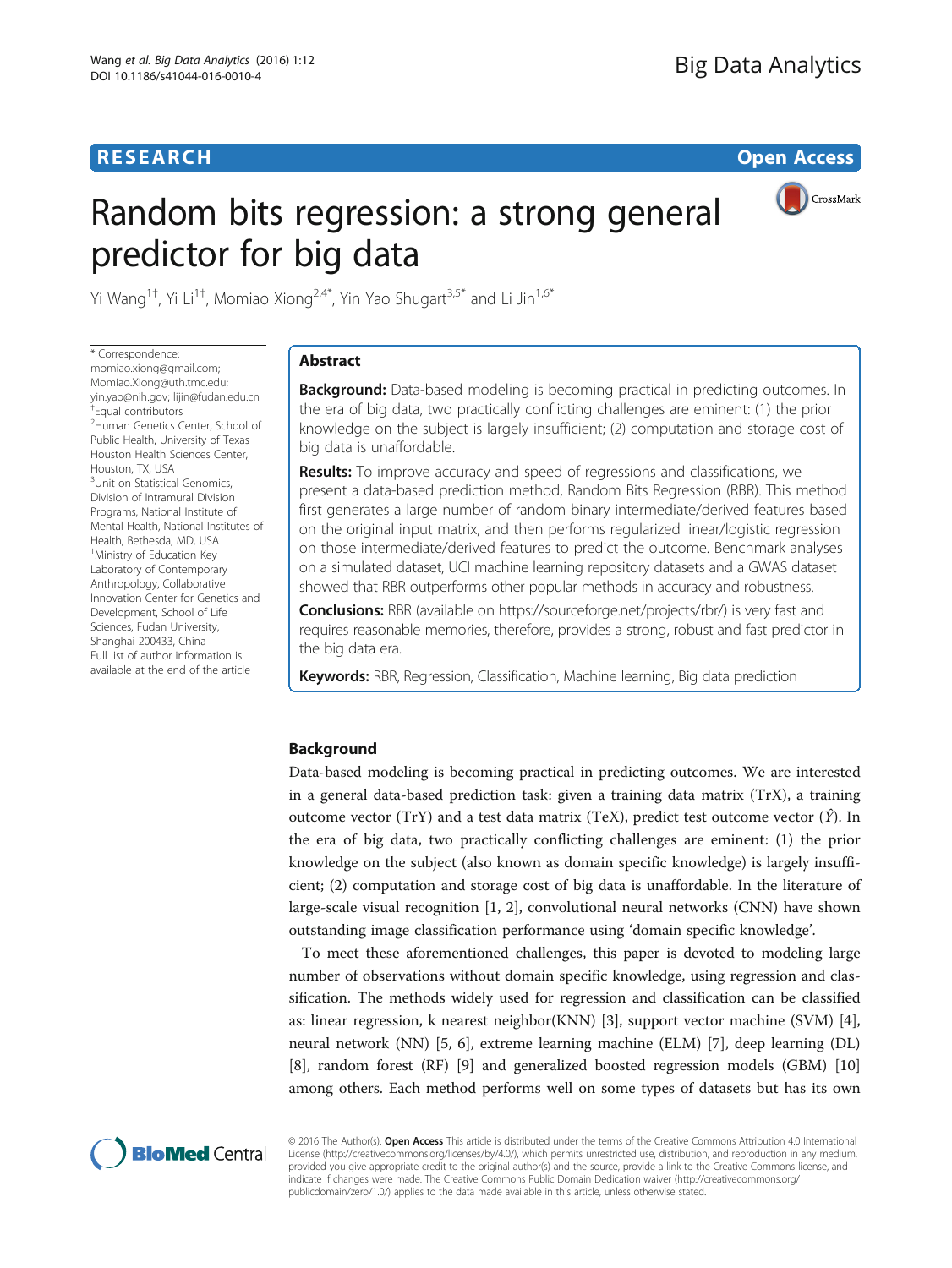limitations on others [[11](#page-9-0)–[14](#page-9-0)]. A method with reasonable performance on boarder, if not universe, datasets is highly desired.

Some prediction approaches (SVM, NN, ELM and DL) share a common characteristics: employing intermediate features. SVM employs fixed kernels as intermediate features centered at each sample. NN and DL learn and tune sigmoid intermediate features. ELM uses a small number (<500) of randomly generated features. Despite their successes, each has its own drawbacks: SVM kernel and its parameters need to be tuned by the user, and the requirement for memory is large: O(sample<sup>2</sup>). NN and DL's features are learnt and tuned iteratively which is computationally expensive. The number of ELM's features is usually too small for complex tasks. These drawbacks limit their applicabilities on complex tasks, especially when the data is big.

In this report, we propose a novel strategy to take advantage of large number of intermediate features following Cover's theorem [\[15](#page-9-0)], which is named Random Bits Regression (RBR). Cover's theorem is one of the primary theoretical motivations for the use of non-linear kernel methods in machine learning applications, and it states that given a set of training data that is not linearly separable, one can transform it into a training set that is linearly separable (with high probability) by projecting it into a higherdimensional space via non-linear transformation [[16\]](#page-9-0). We first generate a huge number of  $(10^4 \sim 10^6)$  random intermediate features given TrX, and then utilize TrY to select predictive intermediate features by regularized linear/logistic regression. The regularized linear/logistic regression techniques are used to avoid overfitting in modeling [[17, 18\]](#page-9-0). In order to keep the memory footprint small and compute quickly when employing such huge number of intermediate features, we restrict these features to be binary.

# Methods

# Data pre-processing

Suppose that there are *m* ariables  $x_1,...,x_m$  as predictors. The data are divided into two parts: training dataset and test dataset. The algorithm takes three input files: TrX, TeX and TrY. TrX and TeX are predictor matrices for the training and test datasets, respectively. Each row represents a sample and each column represents a variable. TrY is a target vector or a response vector, which can have a real valued or binary. We standardize (subtract the mean and divide by the standard deviation) TrX and TeX to ease subsequent processing.

# Intermediate feature generation

We generate  $10^4 \sim 10^6$  random binary intermediate features for each sample. Let K be  $f_{11} \cdots f_{1K}$  $\sqrt{2}$ 1

the number of features to be generated and  $F =$  $\mathbf{i}$  $f_{n1} \quad \cdots \quad f_{nK}$  $\overline{\phantom{a}}$ | be the feature

matrix where  $f_{ii}$  is the *j*th intermediate feature of the *i*th sample. The *k*th intermediate feature vector  $f_k = [f_{1k}, ..., f_{nk}]^T$  is generated as follows:

- (1) Randomly select a small subset of variables, e.g.  $x_1$ ,  $x_3$ ,  $x_6$ .
- (2)Randomly assign weights to each selected variables. The weights are sampled from standard normal distribution, for example,  $w_1$ ,  $w_3$ ,  $w_6 \sim N(0,1)$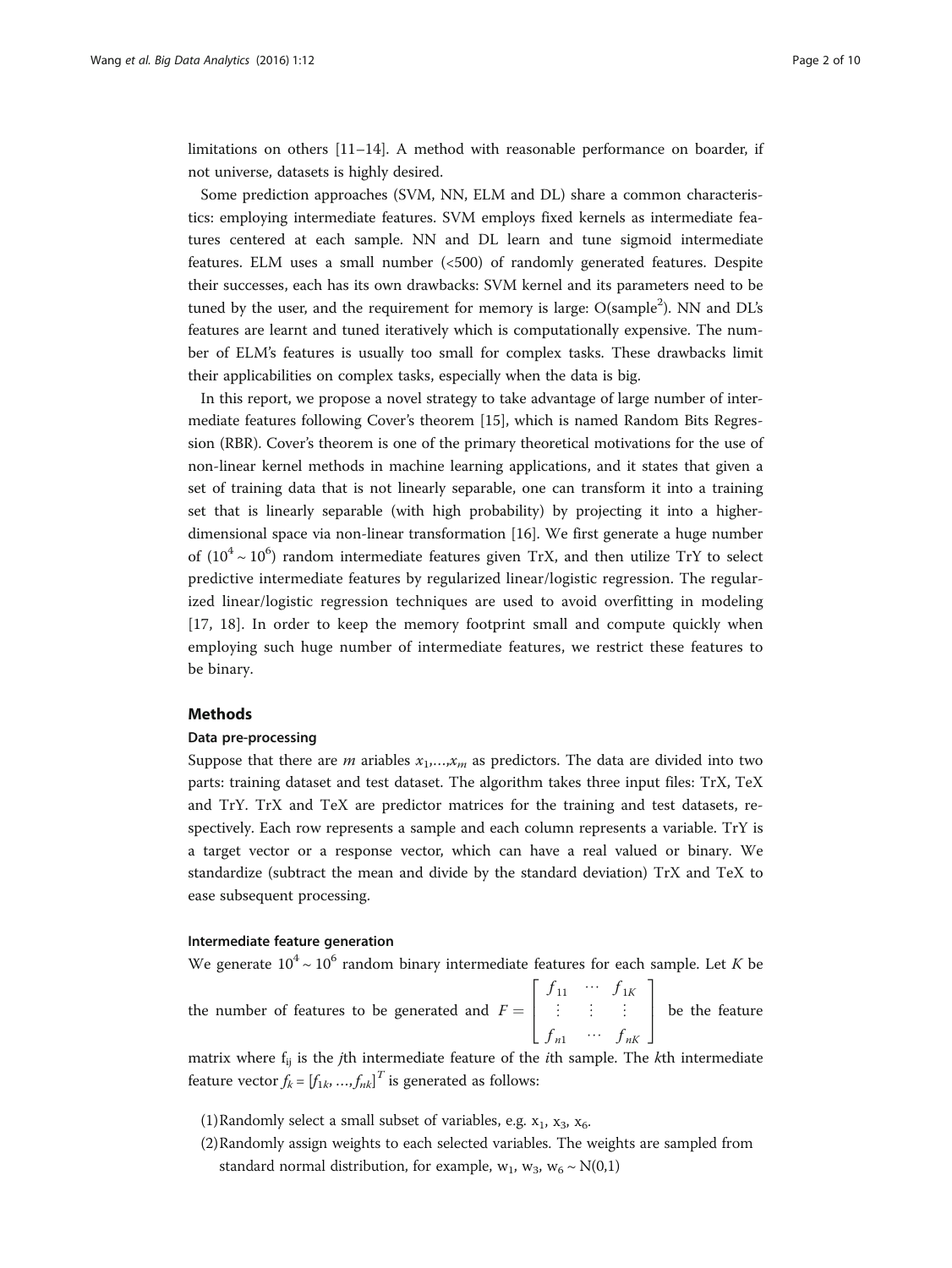- (3) Obtain the weighted sum for each sample, for example  $z_i = w_1 x_{1i} + w_3 x_{3i} + w_6 x_{6i}$  for the ith sample.
- 
- (4)Randomly pick one  $z_i$  from the *n* generated  $z_i$ ,  $i = 1, ..., n$  as the threshold T.<br>
(5)Assign bits values to  $f_k$  according to the threshold T,  $f_{ik} = \begin{cases} 1, z_i \ge T \\ 0, z_i < T \end{cases}$ ,  $i = 1$  $\begin{cases} 1, z_i \geq T \\ 0, z_i \leq T \end{cases}$ ,  $i = 1, ..., n$ .

The process is repeated K times. The first feature is fixed to 1 to act as the interceptor. The bits are stored in a compact way that is memory efficient (32 times smaller than the real valued counterpart). Once the binary intermediate features matrix F is generated, it is used as the only predictors.

# L2 regularized linear regression/logistic regression

For real valued TrY, we apply  $L_2$  regularized regression (ridge regression) on F and TrY. We model  $\hat{Y}_i = \sum_j \beta_j F_{ij}$ , where  $\beta$  is the regression coefficient. The loss function to be minimized is  $Loss = \sum_i$  $(TrY_i-\hat{Y}_i)^2+\frac{\lambda}{2}\sum$ j≠1  $\beta_i^2$ , where  $\lambda$  is a regularization parameter which can be selected by cross validation or provided by the user. The  $\beta$  is estimated

by  $\hat{\beta} = \arg \min_{\beta} Loss.$ 

For binary valued TrY, we apply  $L_2$  regularized logistic regression on F and TrY. We model  $\hat{Y}_i = \frac{1}{\sqrt{1 - \frac{1}{i}}$  $1+\exp\left(-\sum\right)$  $\frac{1}{\left(-\sum_j \beta_j F_{ij}\right)}$ , where  $\beta$  is the regression coefficient. The loss function

to be minimized is  $Loss = \sum_{i} -TrY \ln \hat{Y} - (1 - TrY) \ln(1-\hat{Y}) + \frac{\lambda}{2} \sum_{i=1}^{N}$ j≠1  $\beta_i^2$ , where  $\lambda$  is a

regularization parameter. The  $\beta$  is estimated by  $\hat{\beta} = \arg \min_{\beta} Loss$ .

These models are standard statistical models [[19\]](#page-9-0). The L-BFGS (Limited-memory Broyden–Fletcher–Goldfarb–Shanno (BFGS) algorithm) library was employed to perform the parameter estimation. The L-BFGS method only requires the gradient of the loss function and approximates the Hessian matrix with limited memory cost. Prediction is performed once the model parameters are estimated. Specifically, the same weights that generated the intermediate features in the training dataset were used to generate the intermediate features in the test dataset and use the estimated  $\hat{\beta}$  in the training dataset to predict the phenotype Y in the test dataset.

Some optimization techniques are used to speed up the estimation: (1) using a relatively large memory  $(\sim 1GB)$  to further speed up the convergence of L-BFGS by a factor of 5, (2) using SSE (Streaming SIMD Extensions) hardware instructions to perform bit-float calculations which speeds up the naive algorithm by a factor of 5, and (3) using multi-core parallelism with OpenMP (Open Multi-Processing) to speed up the algorithm.

# Benchmarking

We benchmarked nine methods including linear regression (Linear), logistic regression (LR), k-nearest neighbor (KNN), neural network (NN), support vector machine (SVM), extreme learning machine (ELM), random forest (RF), generalized boosted regression models (GBM) and random bit regression (RBR). Our RBR method and usage are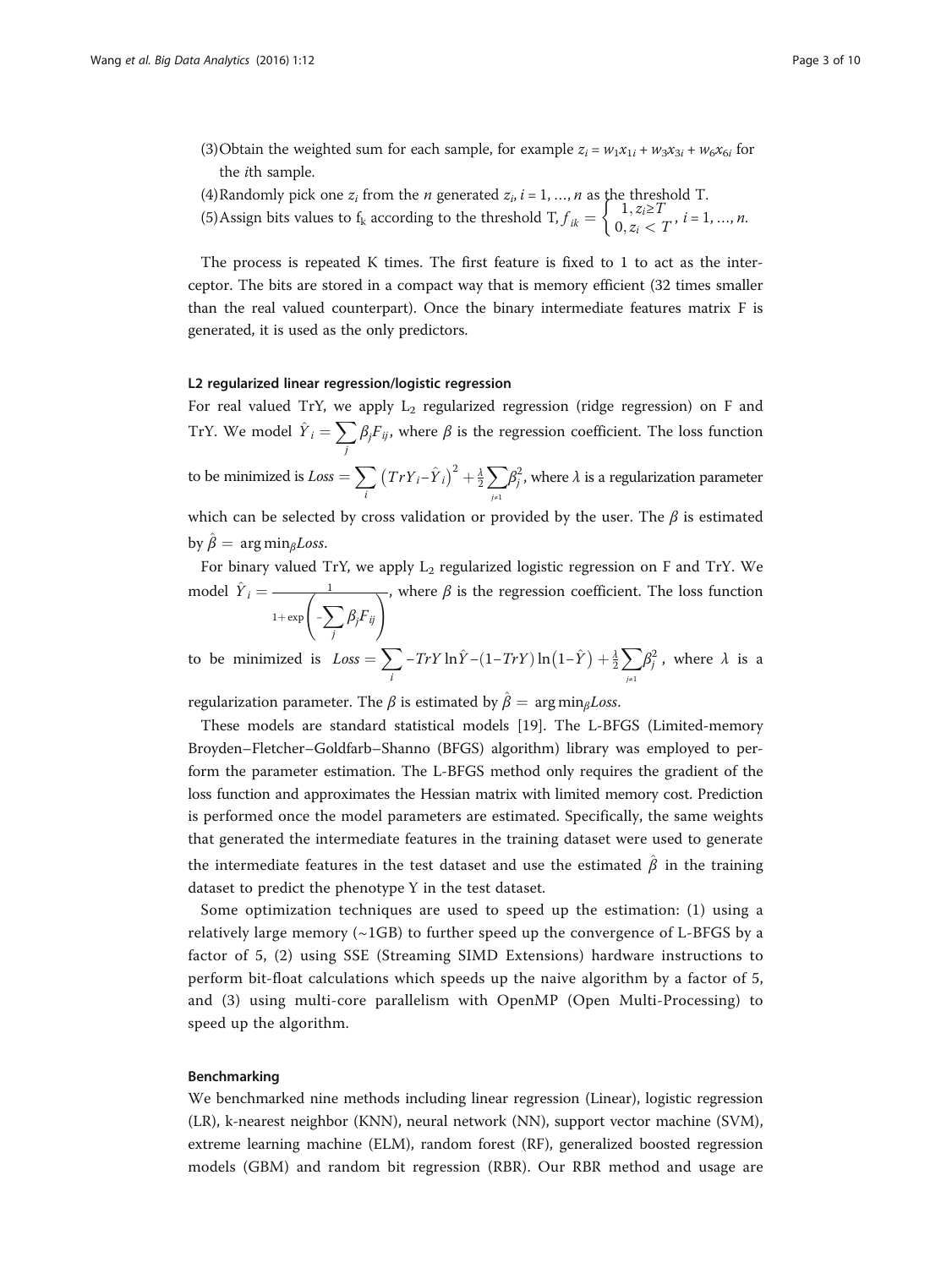available on the website [\(https://sourceforge.net/projects/rbr/](https://sourceforge.net/projects/rbr/)). The KNN method was implemented by our own C++ code. The other seven methods were implemented by R (version: 3.0.2) package: stats, nnet (version: 7.3–8), kernlab (version: 0.9–19), randomForest (version: 4.6–10), elmNN (version: 1.0), gbm (version: 2.1) accordingly. The major differences between C++ and R platforms were runtime, and we didn't see any significant difference in prediction performance. Ten-fold cross validation was used to evaluate their performance. For methods that are sensitive to parameters, the parameters were manually tuned to obtain the best performances. The benchmarking was performed on a desktop PC, equipped with an AMD FX-8320 CPU and 32GB memory. The SVM on some large sample datasets failed to finish the benchmarking within a reasonable time (2 week). Those results are left as blank.

We first benchmarked all methods on a simulated dataset. The dataset contains 1000 training samples and  $1000$  testing samples. It contains two variables  $(X, Y)$  and is created with the simple formula:  $Y = Sin(X) + N(0, 0.1), X \in (-10\pi, 10\pi)$ .

We then benchmarked all datasets from the UCI machine learning repository [[20](#page-9-0)] with the following inclusion criterion: (1) the dataset contains no missing values; (2) the dataset is in dense matrix form; (3) for classification, only binary classification datasets are included; and (4) the included dataset should have a clear instruction and the target variable should be specified.

Overall, we tested 14 regression datasets. They are: 1) 3D Road Network [[21](#page-9-0)], 2) Bike sharing [\[22](#page-9-0)], 3) buzz in social media tomhardware, 4) buzz in social media twitter, 5) computer hardware [\[23](#page-9-0)], 6) concrete compressive strength [\[24](#page-9-0)], 7) forest fire [\[25](#page-9-0)], 8) Housing [[26\]](#page-9-0), 9) istanbul stock exchange [\[27\]](#page-9-0), 10) parkinsons telemonitoring [[28\]](#page-9-0), 11) Physicochemical properties of protein tertiary structure, 12) wine quality [[29\]](#page-9-0), 13) yacht hydrodynamics [[30\]](#page-9-0), and 14) year prediction MSD [[31\]](#page-9-0). In addition, we tested 15 classification datasets: 1) banknote authentication, 2) blood transfusion service center [[32](#page-9-0)], 3) breast cancer wisconsin diagnostic [[33](#page-9-0)], 4) climate model simulation crashes [\[34](#page-9-0)], 5) connectionist bench [[35\]](#page-9-0), 6) EEG eye state, 7) fertility [[36](#page-9-0)], 8) habermans survival [[37](#page-9-0)], 9) hill valley with noise [[38](#page-9-0)], 10) hill valley without noise [[38\]](#page-9-0), 11) Indian liver patient [[39\]](#page-9-0), 12) ionosphere [\[40](#page-9-0)], 13) MAGIC gamma telescope [[41](#page-9-0)], 14) QSAR biodegradation [[42\]](#page-9-0), and 15) skin segmentation [\[43\]](#page-9-0).

All methods were also applied on one psoriasis [[44, 45\]](#page-9-0) GWAS genetic dataset to predict disease outcomes. We used a SNP ranking method for feature selection which was based on allelic association p-values in the training datasets, and selected top associated SNPs as input variables. To ensure the SNP genotyping quality, we removed SNPs that were not in HWE (Hardy-Weinberg Equilibrium) ( $p$ -value < 0.01) in the control population.

# Results

We first examined the nonlinear approximation accuracy of the eight methods. Figure [1](#page-4-0) shows the curve fitting for the sine function with several learning algorithms. We observed that linear regression, ELM and GBM failed on this dataset and the SVM's fitting was also not satisfactory. On the contrary, KNN, NN, RF and RBR produced good results.

Next we evaluated the performance of the eight methods for regression analysis. Table [1](#page-5-0) showed the average regression RMSE (root-mean-square error) of the eight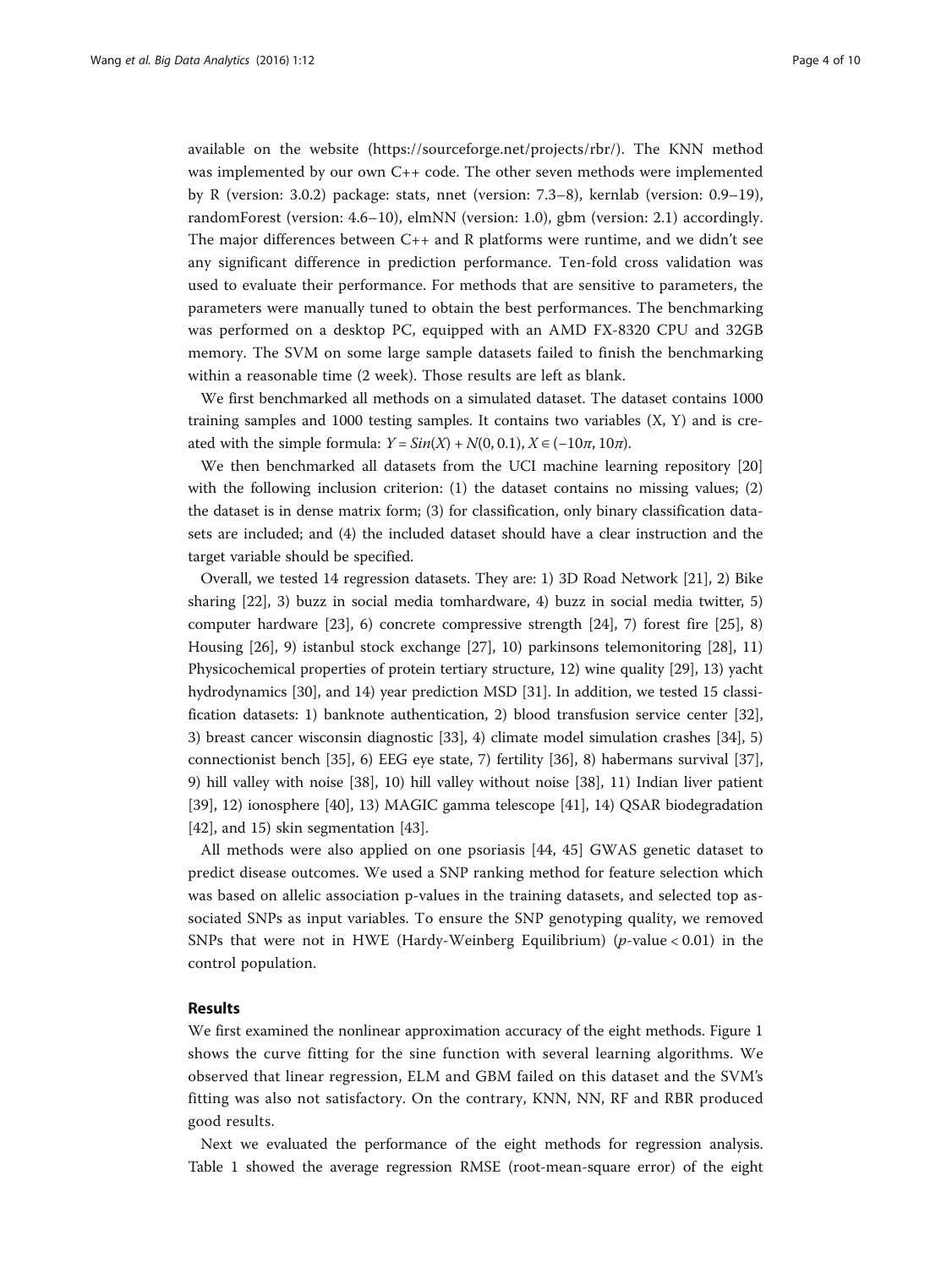<span id="page-4-0"></span>

methods on 14 datasets (see detailed description of databases). We observed several remarkable features from Table [1.](#page-5-0) First, the RBR took ten first places, 3 s places and one third places among the 14 datasets. In the cases that RBR was not in first place, the difference between the RBR and the best prediction was within 2 %. RBR did not experience any breakdown for all 14 datasets. The random forest was the second best method, however, it suffered from failure on the yacht hydrodynamics dataset.

Finally, we investigated the performance of the RBR for classification. Table [2](#page-6-0) showed the classification error percentages of different methods on 16 datasets. RBR took 12 first places, and 4 s places. In the cases when the RBR was not the first place, the difference between the RBR method and the best classification was small and no failure was observed. Despite its simplicity, KNN was the second best method and took three first places. However, it suffered from failure/breakdown on the Climate Model Simulation Crashes, EEG Eye State, Hill Valley with noise, Hill Valley without noise, and the Ionosphere dataset.

The RBR is also reasonably fast on big datasets. For example, it took two hours to process the largest dataset *year prediction MSD* (515,345 samples, 90 features, and  $10<sup>5</sup>$ intermediate features).

# Discussion

Big data analysis consists of three scenarios: (1) a large number of observations with limited number of features, (2) a large number of features with limited number of observations and (3) both numbers of observations and features are large. 'Large number of observations, with limited number of features' may be easier than feature selection by a domain expert, but it is also very important/challenging especially in big data era.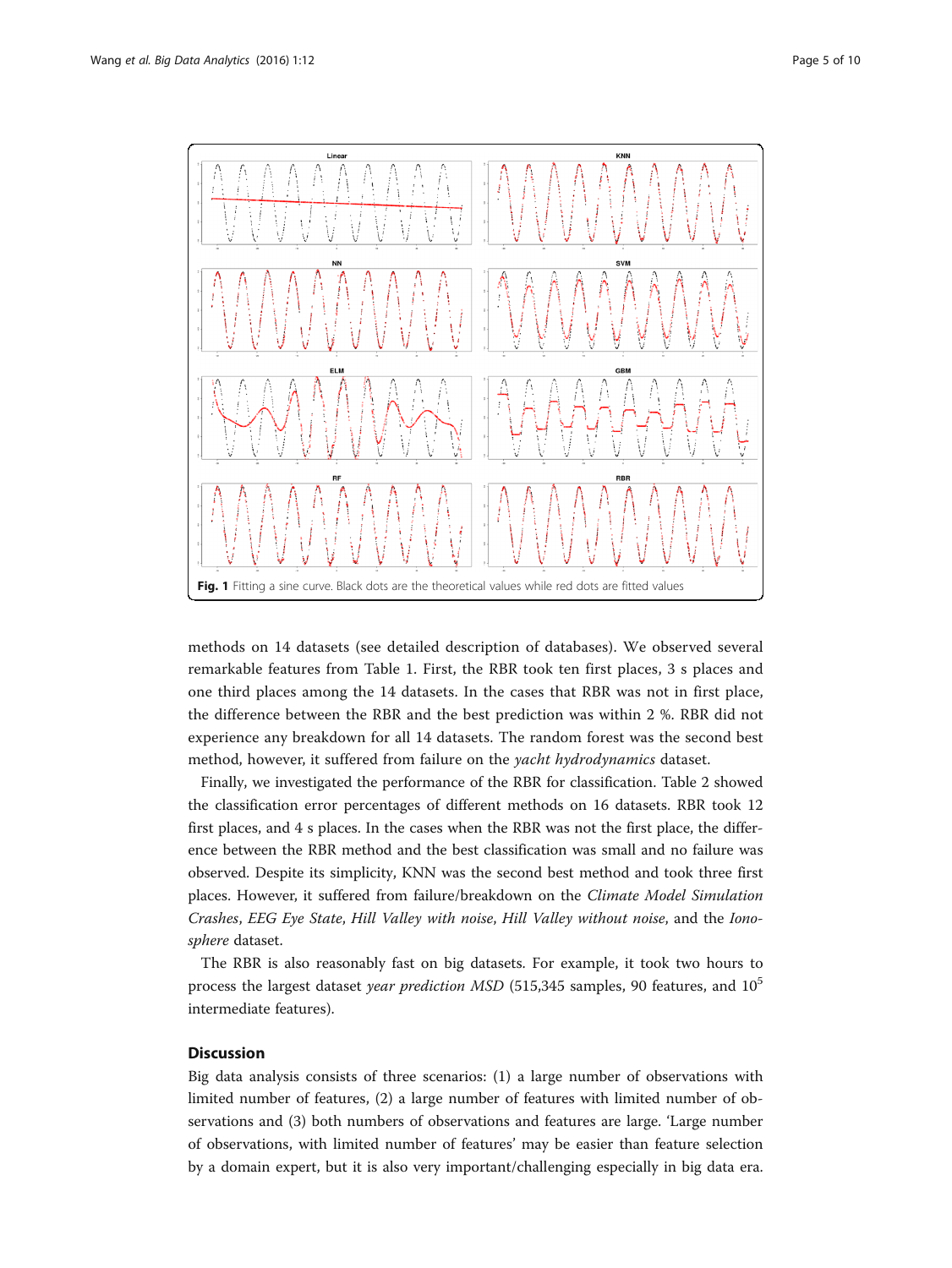<span id="page-5-0"></span>

| RMSE                                                      | Sample | Feature | Linear  | <b>KNN</b> | <b>NN</b> | <b>SVM</b> | <b>ELM</b> | <b>GBM</b> | <b>RF</b> | <b>RBR</b> |
|-----------------------------------------------------------|--------|---------|---------|------------|-----------|------------|------------|------------|-----------|------------|
| 3D Road Network                                           | 434874 | 2       | 18.370  | 6.441      | 15.548    | 12.530     | 16.953     | 14.819     | 3.855     | 2.061      |
| Bike_sharing                                              | 17389  | 16      | 141.865 | 104.576    | 65.994    | 114.155    | 94.564     | 96.765     | 49.366    | 40.54      |
| buzz_in_social_media_tomhardware*                         | 28179  | 97      | 1.446   | 0.758      | 0.373     | 1.489      | 1.581      | 0.311      | 0.310     | 0.313      |
| buzz_in_social_media_twitter*                             | 583250 | 78      | 1.333   | 0.516      | 0.505     | ٠          | 1.034      | 0.484      | 0.471     | 0.472      |
| computer_hardware                                         | 209    |         | 69.622  | 63.125     | 134.912   | 119.394    | 159.233    | 93.214     | 61.212    | 50.001     |
| concrete_compressive_strength                             | 1030   | 9       | 10.530  | 8.280      | 6.355     | 6.519      | 13.176     | 5.823      | 5.096     | 3.650      |
| forest_fire*                                              | 517    | 13      | 1.503   | 1.399      | 2.095     | 1.499      | 1.401      | 1.399      | 1.454     | 1.390      |
| Housing                                                   | 506    | 12      | 4.884   | 4.099      | 4.943     | 3.752      | 7.922      | 3.749      | 3.097     | 2.770      |
| istanbul_stock_exchange                                   | 536    | 8       | 0.012   | 0.013      | 0.039     | 0.013      | 0.016      | 0.012      | 0.013     | 0.012      |
| parkinsons_telemonitoring                                 | 5875   | 26      | 9.741   | 6.097      | 6.690     | 7.160      | 10.354     | 6.889      | 3.909     | 3.954      |
| Physicochemical_properties_of _protein_tertiary_structure | 45730  | 9       | 5.185   | 3.790      | 6.118     | 6.254      | 6.118      | 5.047      | 3.454     | 3.407      |
| wine_quality                                              | 6497   | 11      | 0.736   | 0.696      | 0.730     | 0.676      | 0.921      | 0.701      | 0.585     | 0.592      |
| yacht_hydrodynamics                                       | 308    | 6       | 9.134   | 6.430      | 1.178     | 6.542      | 1.964      | 1.160      | 3.833     | 0.782      |
| year_prediction_MSD                                       | 515345 | 90      | 9.550   | 9.216      | 10.931    | ٠          | 11.468     | 9.626      | 9.242     | 9.144      |

The \* means the dependent variable of the corresponding data was transformed by log function to be more asymptotically normal

The bold means the first place result of all methods compared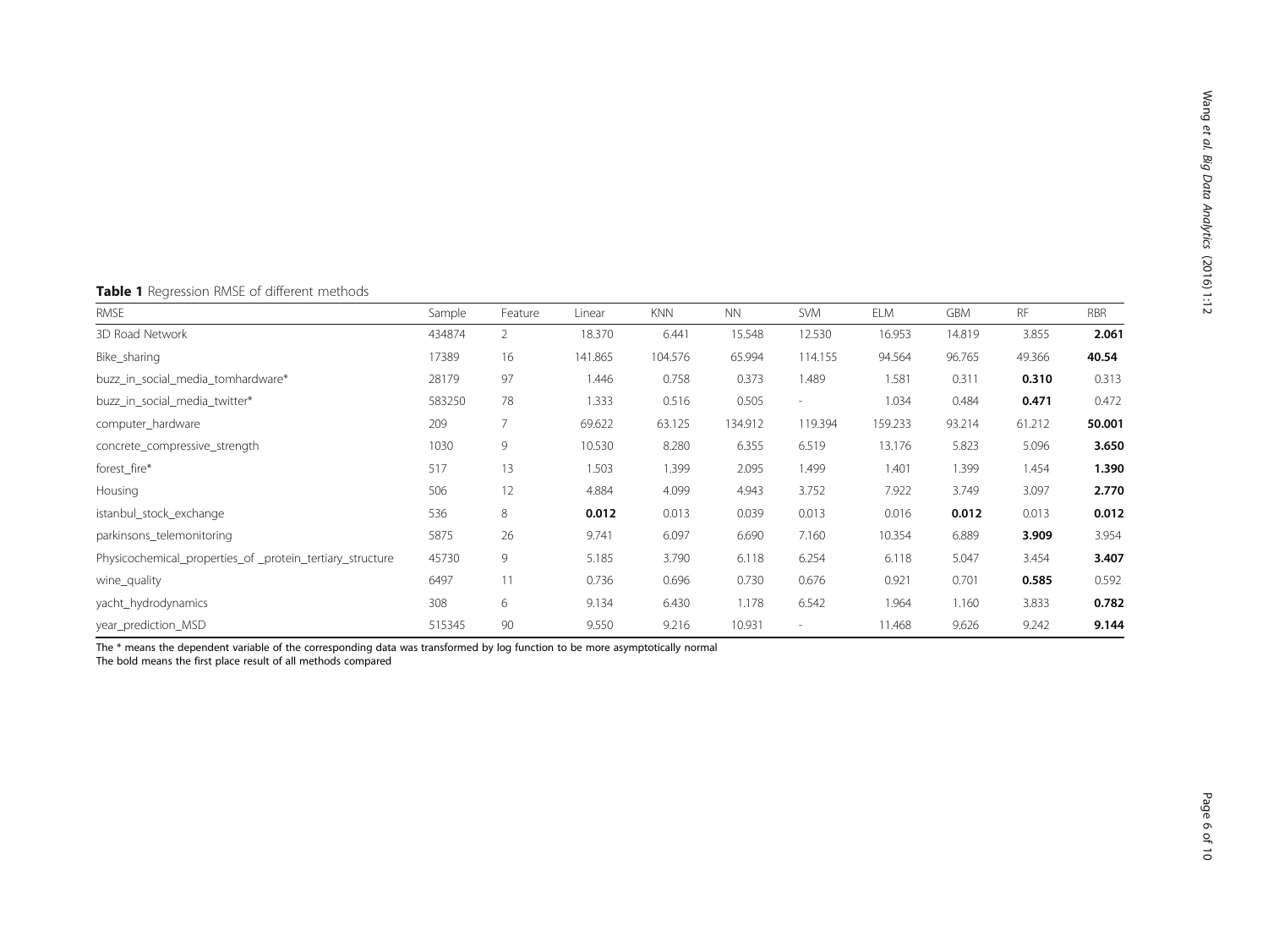<span id="page-6-0"></span>

|  | <b>Table 2</b> Classification error rates of difference methods |  |  |
|--|-----------------------------------------------------------------|--|--|
|  |                                                                 |  |  |

| Error%                             | Sample | Feature        | <b>LR</b> | <b>KNN</b> | <b>NN</b> | <b>SVM</b> | ELM    | <b>GBM</b> | <b>RF</b> | RBR    |
|------------------------------------|--------|----------------|-----------|------------|-----------|------------|--------|------------|-----------|--------|
| banknote_authentication            | 1372   | $\overline{4}$ | 1.018     | 0.146      | 0.000     | 0.000      | 0.000  | 0.801      | 0.656     | 0.000  |
| Blood_Transfusion_Service_Center   | 748    | $\overline{4}$ | 22.863    | 19.649     | 24.458    | 20.186     | 23.802 | 23.667     | 24.596    | 19.521 |
| Breast_Cancer_Wisconsin_Diagnostic | 569    | 30             | 5.091     | 2.810      | 8.446     | 2.456      | 8.800  | 3.863      | 4.211     | 2.281  |
| Climate_Model_Simulation_Crashes   | 540    | 18             | 4.259     | 7.037      | 5.556     | 7.778      | 5.926  | 6.296      | 7.593     | 3.888  |
| Connectionist_Bench                | 208    | 60             | 26.000    | 13.023     | 21.667    | 13.476     | 14.429 | 16.833     | 13.452    | 11.571 |
| EEG_Eye_State                      | 14980  | 14             | 35.748    | 15.374     | 31.569    | 19.519     | 42.336 | 24.172     | 6.001     | 6.612  |
| Fertility                          | 100    | 9              | 15.000    | 12.000     | 15.000    | 12.000     | 24.000 | 12.000     | 14.000    | 12.000 |
| habermans survival                 | 306    | $\mathbf{3}$   | 25.849    | 25.160     | 30.710    | 26.742     | 27.400 | 27.774     | 27.409    | 25.118 |
| Hill_Valley_with_noise             | 1212   | 100            | 42.001    | 45.707     | 5.280     | 46.283     | 23.422 | 50.906     | 43.065    | 4.041  |
| Hill_Valley_without_noise          | 1212   | 100            | 41.340    | 41.668     | 0.000     | 46.618     | 15.596 | 51.734     | 39.602    | 0.744  |
| Indian_Liver_Patient               | 579    | 10             | 27.828    | 27.822     | 30.206    | 28.684     | 28.336 | 28.336     | 29.189    | 27.644 |
| lonosphere                         | 351    | 34             | 10.262    | 10.246     | 11.984    | 5.405      | 10.278 | 6.825      | 7.405     | 5.413  |
| MAGIC Gamma Telescope              | 19020  | 10             | 20.878    | 15.857     | 13.170    | 12.976     | 22.639 | 13.991     | 11.725    | 11.435 |
| QSAR_biodegradation                | 1055   | 41             | 13.366    | 13.754     | 14.978    | 12.144     | 22.381 | 14.884     | 13.180    | 12.043 |
| Skin_Segmentation                  | 245057 | $\mathbf{3}$   | 8.121     | 0.040      | 0.056     | 0.081      | 0.263  | 1.550      | 0.043     | 0.039  |
| Psoriasis                          | 1590   | 68-88          | 40.566    | 37.044     | 42.327    | 38.176     | 38.616 | 40.818     | 40.440    | 37.170 |

The bold means the first place result of all methods compared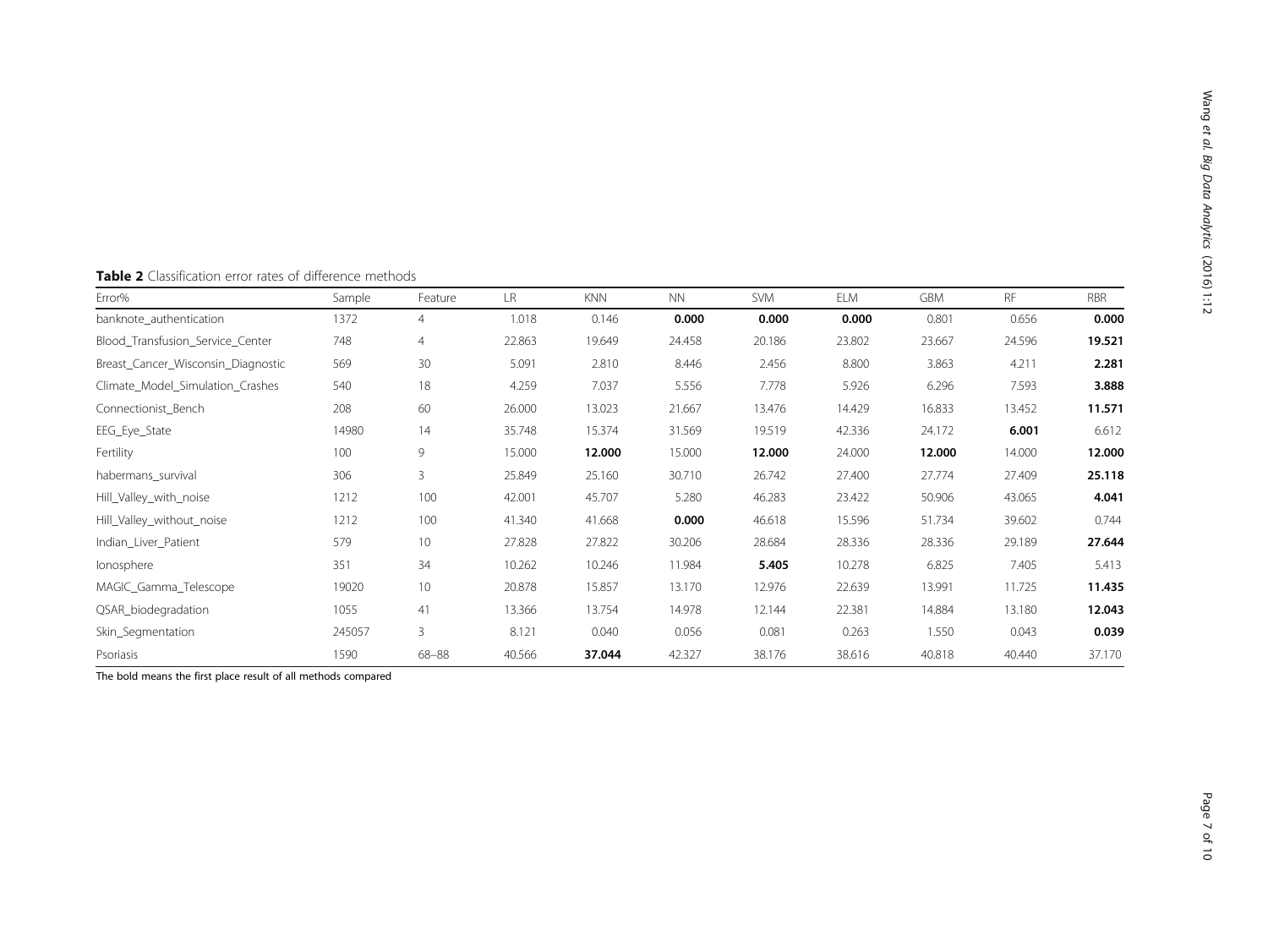This paper focuses on the large number of observations with limited number of features. We have addressed three key issues for big observation data analysis.

The first issue is how to split the sample space into sub-sample space. The RBR algorithm has an intuitive understanding by geometric interpretations: each intermediate feature (bit) split the sample space into two parts and serves a basis function for regression. In one dimensional cases (shown in Fig. [1](#page-4-0)), it approximates functions by a set of weighted step functions. In two dimensional cases (data not shown), the large number of bits split the plane into mosaic-like regions. By assigning corresponding weight to each bit, these regions can approximate 2-D functions. For high dimensional spaces, the interpretation is similar to 2-D cases. Therefore, the RBR method with a large number of intermediate features split the whole sample space into many relatively homogeneous sub-sample spaces. The RBR is similar to ELM, especially the one proposed by Huang et al. [\[46\]](#page-9-0). The differences between them are (1) the amount of intermediate features used, (2) the random feature generation and (3) the optimization. The RBR utilizes a huge number of features  $(10^4 \sim 10^6)$  and the ELM uses a much small number (<500). The ELM is small due to two reasons: (1) computational cost: O(intermediate feature<sup>3</sup>). (2) accuracy problem. In the ELM larger number of features does not always lead to better prediction, usually  $\sim$ 100 features is the best choice. On the contrary, the RBR's computational cost is O(intermediate feature) and a larger number of features usually leads to better precision due to regularization. In practice, when the number of random features are above  $10^4$ , RBR will perform well and robust with high probability. And when the number of random features are above  $10^6\rm ,$  RBR's runtime will be a little slower and the prediction performance will not be significantly improved (data not shown). So RBR chooses  $10^4 \sim 10^6$  as its practical number of intermediate features. RBR's random feature generation differs from that of the ELM. The choice of sample based threshold ensures that the random bit divides the sample space uniformly; on the contrary the ELM's random feature does not guarantee uniform partition of the samples. It tends to focus the hidden units on the center of the dataset thus badly fitting the remainder of the sample space (Fig. [1](#page-4-0)). The L-BFGS and SSE optimization and multi-core parallelism make RBR 100 times faster than the ELM when the same number of feature is employed. Huang et al. provide some theoretical results for both the RBR and ELM.

The second issue is how the results from each of the subsets are then combined to obtain an overall result. The RBR is closely related to boosting. Each RBR random bit can be viewed as a weak classifier. Logistic regression is the same as one kind of boosting algorithm named logit-boost. The RBR method boosts those weak bits to form a strong classifier. The RBR is closely related to neural networks. The RBR is equivalent to a single hidden layer neural network and the bits are the hidden units. The most interesting that worth discussing are the 'hill valley with noise' and 'hill valley without noise' datasets, each record represents 100 points on a two-dimensional graph. When plotted in order (from 1 through 100) as the Y co-ordinate, the points will create either a Hill or a Valley ([https://archive.ics.uci.edu/ml/machine-learning-databases/hill-valley/](https://archive.ics.uci.edu/ml/machine-learning-databases/hill-valley/Hill_Valley_visual_examples.jpg) [Hill\\_Valley\\_visual\\_examples.jpg\)](https://archive.ics.uci.edu/ml/machine-learning-databases/hill-valley/Hill_Valley_visual_examples.jpg). Only RBR and NN performed well (shown in Table [2](#page-6-0) of the revised manuscript), and other methods failed. Although these datasets have high dimension and deep interaction between multiple points, with hidden layer neural network, RBR can recognize the complex patterns hidden in these datasets and have better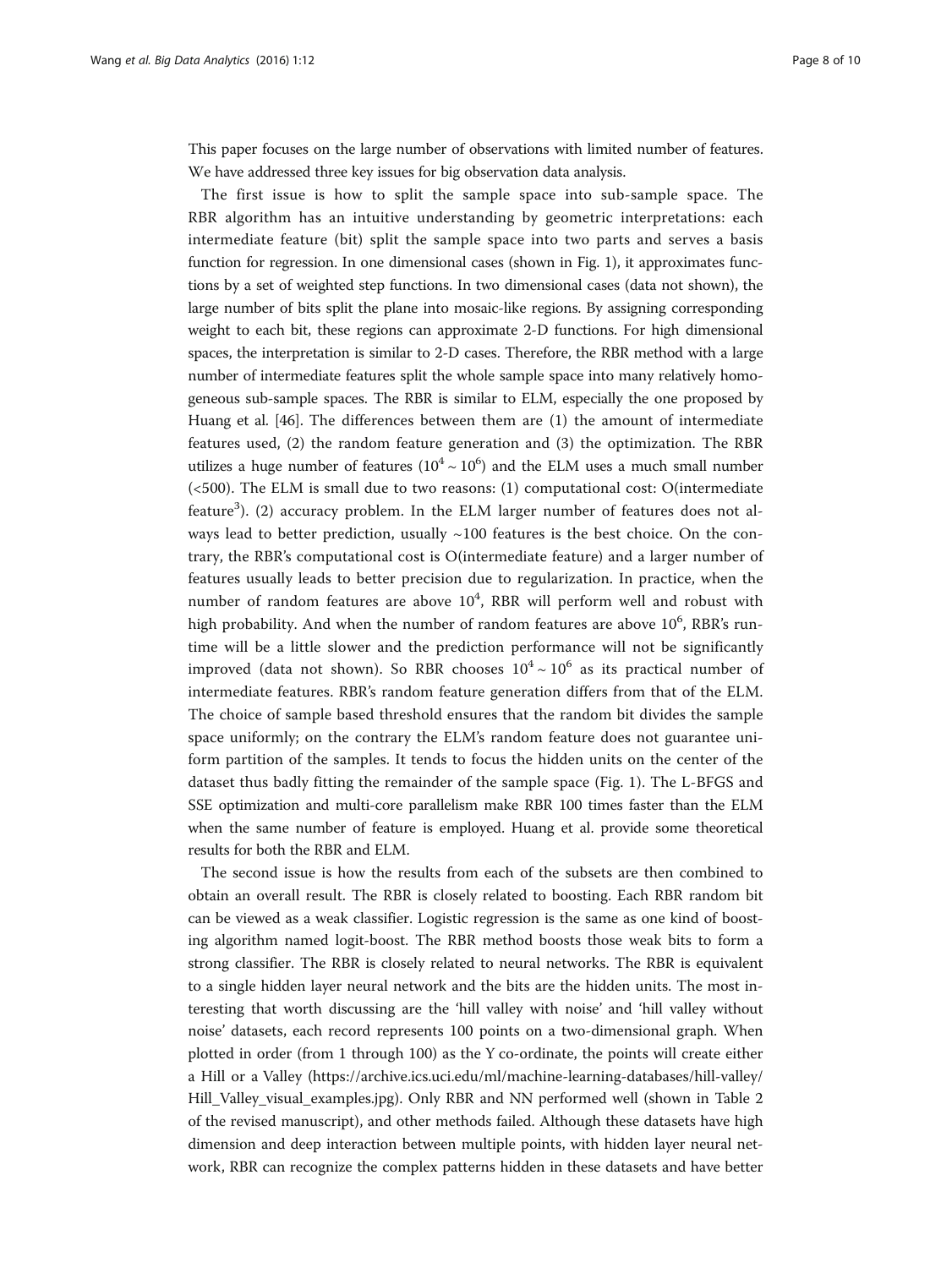<span id="page-8-0"></span>prediction performance. Large number of bits is a conjugate fashion (we call it wide learning) to deep learning. As no back-propagation is required, the learning rule is quite simple, thus is biologically feasible. Biologically, the brain has the capacity to form a huge feature layer (maybe  $10^8 \sim 10^{10}$ ) to approximates functions well.

The third issue is computational cost. The RBR scales well in memory and computation time compared to the SVM due to a fixed number of binary features. The RBR is faster than the random forest or boosting trees due to the light weight nature of the bits.

# Conclusions

In conclusion, we can confidently conclude that the RBR is a strong, robust and fast off-the-shelf predictor especially in the big data era.

#### Abbreviations

ELM: Extreme learning machine; GBM: Generalized boosted regression models; GWAS: Genome-wide association study; KNN: k nearest neighbor; Linear: Linear regression; LR: Logistic regression; NN: Neural network; RBR: Random bits regression; RF: Random forest; SNP: Single-nucleotide polymorphism; SVM: Support vector machine

### Acknowledgement

This research was supported by National Science Foundation of China (31330038) and the 111 Project (B13016). The computations involved in this study were supported by Fudan University High-End Computing Center. The views expressed in this presentation do not necessarily represent the views of the NIMH, NIH, HHS or the United States Government.

## Availability of data and materials

The benchmarked regression and classification datasets were downloaded from the UCI machine learning repository ([http://archive.ics.uci.edu/ml/datasets.html\)](http://archive.ics.uci.edu/ml/datasets.html). The psoriasis GWAS dataset was obtained from the Genetic Association Information Network (GAIN) database as part of a Collaborative Association Study of psoriasis sponsored by the Foundation for the National Institutes of Health. The psoriasis GWAS dataset were available through dbGaP accession number phs000019.v1.p1. at URL [http://dbgap.ncbi.nlm.nih.gov.](http://dbgap.ncbi.nlm.nih.gov/)

### Authors' contributions

YW, YL and LJ conceived the idea, proposed the RBR methods and contributed to writing of the paper. YW, YL and LJ contributed the theoretical analysis. YW also contributed to using C++ to develop the RBR software. YL also contributed to maintaining the RBR software and using R language to generate tables and figures for all simulated and real datasets. MMX contributed to supporting the psoriasis GWAS dataset and revising the paper. YYS contributed to some language corrections and revising the paper. LJ contributed to final revising the paper. All authors read and approved the final manuscript.

## Competing interests

The authors declare that they have no competing interests.

#### Author details

<sup>1</sup>Ministry of Education Key Laboratory of Contemporary Anthropology, Collaborative Innovation Center for Genetics and Development, School of Life Sciences, Fudan University, Shanghai 200433, China. <sup>2</sup> Human Genetics Center, School of Public Health, University of Texas Houston Health Sciences Center, Houston, TX, USA. <sup>3</sup>Unit on Statistical Genomics, Division of Intramural Division Programs, National Institute of Mental Health, National Institutes of Health, Bethesda, MD, USA. <sup>4</sup> Division of Biostatistics, Human Genetics Center, The University of Texas School of Public Health, The University of Texas Health Science Center at Houston, P.O. Box 20186, Houston, TX 77225, USA. <sup>5</sup>Division of Intramural Research Program, National Institute of Mental Health, National Institute of Health, Porter Bldg, Room 3A100, Bethesda, MD 20892, USA. <sup>6</sup>Collaborative Innovation Center for Genetics and Development, School of Life Sciences, Fudan University, 2005 Songhu Road, Shanghai 200438, China.

## Received: 30 March 2016 Accepted: 14 September 2016 Published online: 01 November 2016

#### References

- Lawrence S, Giles CL, Tsoi AC, Back AD. Face recognition: a convolutional neural-network approach. IEEE Trans Neural Netw. 1997;8(1):98–113.
- 2. Oquab M, Bottou L, Laptev I, Sivic J. Learning and transferring mid-level image representations using convolutional neural networks. In: Proceedings of the IEEE conference on computer vision and pattern recognition. 2014. p. 1717–24.
- 3. Sarkar M, Leong TY. Application of K-nearest neighbors algorithm on breast cancer diagnosis problem, Proceedings / AMIA Annual Symposium AMIA Symposium. 2000. p. 759–63.
- 4. Cortes C, Vapnik V. Support-vector networks. Mach Learn. 1995;20(3):273–97.
- 5. Hagan MT, Demuth HB, Beale MH. Neural network design. Boston: Pws Pub; 1996.
- 6. Hinton GE, Salakhutdinov RR. Reducing the dimensionality of data with neural networks. Science. 2006;313(5786):504–7.